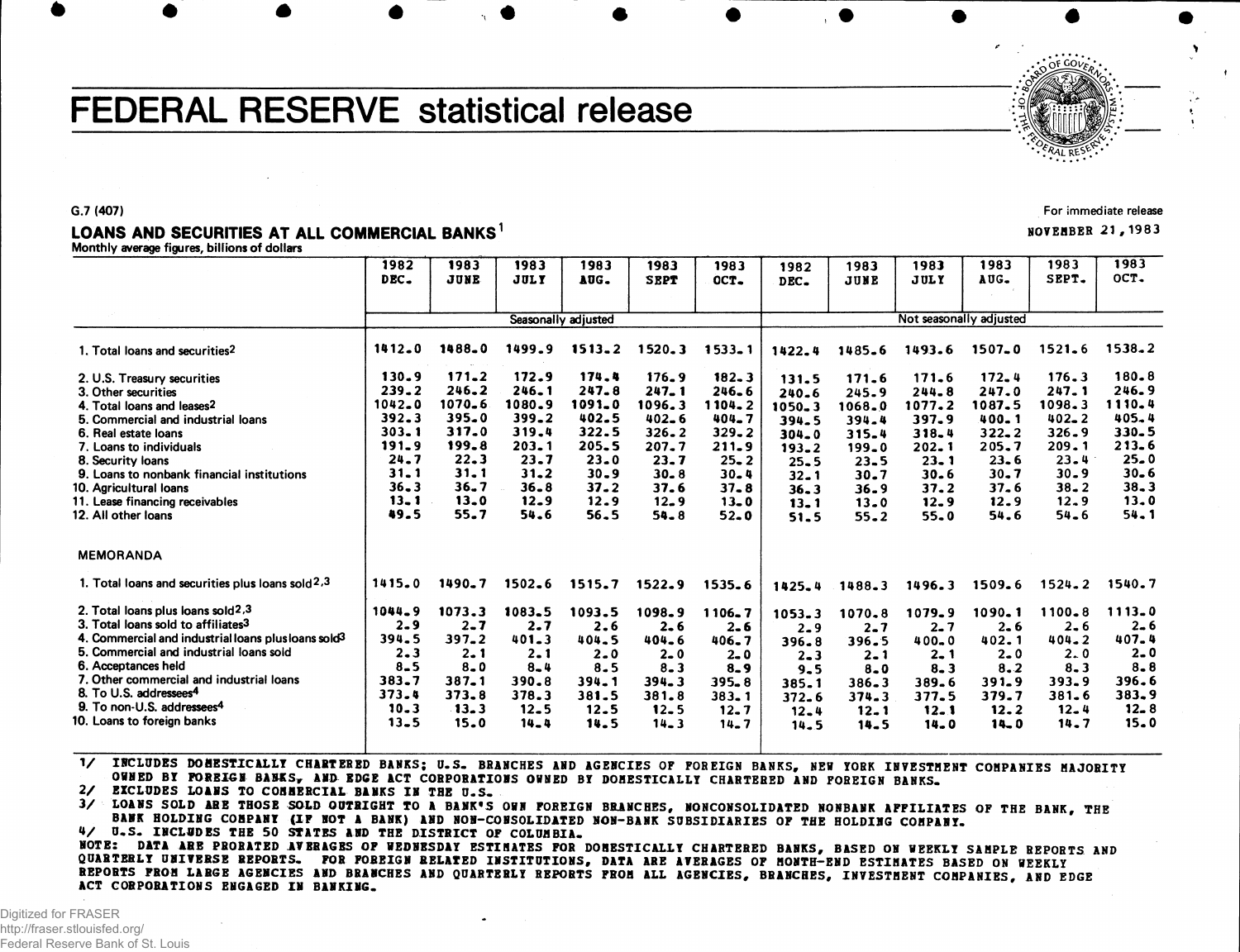### G.7 (407)A LOANS AND SECURITIES AT DOMESTICALLY CHARTERED COMMERCIAL BANKS<sup>1</sup>

Averages of Wednesday figures, billions of dollars

|                                                                                                                                                                                                                                                                                                                                                                        | 1982<br>DEC.                                                                                                       | 1983<br>JUNE                                                                                        | 1983<br><b>JULY</b>                                                                                                     | 1983<br>AUG.                                                                                                    | 1983<br><b>SEPT</b>                                                                                                             | 1983<br>OCT.                                                                                                    | 1982<br>DEC.                                                                                                           | 1983<br>JUNE                                                                                                                | 1983<br><b>JULY</b>                                                                                                             | 1983<br>AUG.                                                                                                                | 1983<br>SEPT.                                                                                                                       | 1983<br>OCT.                                                                                                    |  |
|------------------------------------------------------------------------------------------------------------------------------------------------------------------------------------------------------------------------------------------------------------------------------------------------------------------------------------------------------------------------|--------------------------------------------------------------------------------------------------------------------|-----------------------------------------------------------------------------------------------------|-------------------------------------------------------------------------------------------------------------------------|-----------------------------------------------------------------------------------------------------------------|---------------------------------------------------------------------------------------------------------------------------------|-----------------------------------------------------------------------------------------------------------------|------------------------------------------------------------------------------------------------------------------------|-----------------------------------------------------------------------------------------------------------------------------|---------------------------------------------------------------------------------------------------------------------------------|-----------------------------------------------------------------------------------------------------------------------------|-------------------------------------------------------------------------------------------------------------------------------------|-----------------------------------------------------------------------------------------------------------------|--|
|                                                                                                                                                                                                                                                                                                                                                                        |                                                                                                                    |                                                                                                     |                                                                                                                         | Seasonally adjusted                                                                                             |                                                                                                                                 |                                                                                                                 | Not seasonally adjusted                                                                                                |                                                                                                                             |                                                                                                                                 |                                                                                                                             |                                                                                                                                     |                                                                                                                 |  |
| 1. Total loans and securities <sup>2</sup>                                                                                                                                                                                                                                                                                                                             | $1356 - 3$                                                                                                         | 1432.7                                                                                              | 1444.1                                                                                                                  | 1455.3                                                                                                          | $1464 - 2$                                                                                                                      | $1477 - 2$                                                                                                      | 1365.0                                                                                                                 | 1430.9                                                                                                                      | 1438.4                                                                                                                          | 1450.7                                                                                                                      | 1464.5                                                                                                                              | 1481.0                                                                                                          |  |
| 2. U.S. Treasury securities<br>3. Other securities<br>4. Total loans and leases <sup>2</sup><br>5. Commercial and industrial loans<br>6. Real estate loans<br>7. Loans to individuals<br>8. Security loans<br>9. Loans to nonbank financial institutions<br>10. Agricultural loans<br>11. Lease financing receivables<br>12. All other loans                           | $127 - 5$<br>$237 - 5$<br>991.3<br>$354 - 1$<br>$299 - 6$<br>191.7<br>$24 - 2$<br>29.6<br>$36 - 3$<br>13.1<br>42.6 | 166.0<br>244.4<br>1022.4<br>359.2<br>313.5<br>199.7<br>21.9<br>$29 - 6$<br>$36 - 7$<br>13.0<br>48.7 | 167.7<br>$244 - 3$<br>1032.1<br>362.7<br>$315 - 9$<br>$203 - 0$<br>$23 - 3$<br>29.7<br>$36 - 8$<br>$12 - 9$<br>$47 - 9$ | 169.1<br>$245 - 9$<br>1040.3<br>364.7<br>319.1<br>$205 - 3$<br>$22 - 5$<br>$29 - 4$<br>37.2<br>12.9<br>$49 - 3$ | 171.9<br>$245 - 3$<br>1047.0<br>$364 - 4$<br>$322 - 7$<br>$207 - 5$<br>$23 - 1$<br>$29 - 3$<br>$37 - 6$<br>$12 - 9$<br>$49 - 4$ | 177.4<br>$244 - 8$<br>1055.0<br>366.4<br>325.7<br>$211 - 7$<br>24.6<br>$28 - 8$<br>$37 - 8$<br>$13 - 0$<br>46.9 | 127.9<br>$238 - 9$<br>$998 - 2$<br>$355 - 9$<br>$300 - 5$<br>193.1<br>$25 - 1$<br>$30 - 6$<br>36.3<br>$13 - 1$<br>43.6 | 166.5<br>$244 - 1$<br>1020-4<br>$359 - 2$<br>$311 - 9$<br>198.9<br>$23 - 1$<br>$29 - 2$<br>$36 - 9$<br>$13 - 0$<br>$48 - 2$ | $166 - 3$<br>$243 - 0$<br>1029.1<br>$362 - 0$<br>$314 - 9$<br>$201 - 9$<br>$22 - 7$<br>$29 - 1$<br>$37 - 2$<br>12.9<br>$48 - 3$ | $167 - 2$<br>245.2<br>$1038 - 3$<br>$362 - 9$<br>$318 - 7$<br>$205 - 5$<br>$23 - 1$<br>29.2<br>$37 - 6$<br>12.9<br>$48 - 2$ | $171 - 2$<br>$245 - 3$<br>$1048 - 0$<br>364.1<br>$323 - 4$<br>$209 - 0$<br>$22 - 7$<br>$29 - 4$<br>$38 - 2$<br>$12 - 9$<br>$48 - 4$ | $175 - 8$<br>245.0<br>1060.2<br>$367 - 1$<br>$327 - 0$<br>213.4<br>$24 - 4$<br>29.1<br>$38 - 3$<br>13.0<br>47.9 |  |
| <b>MEMORANDA</b>                                                                                                                                                                                                                                                                                                                                                       |                                                                                                                    |                                                                                                     |                                                                                                                         |                                                                                                                 |                                                                                                                                 |                                                                                                                 |                                                                                                                        |                                                                                                                             |                                                                                                                                 |                                                                                                                             |                                                                                                                                     |                                                                                                                 |  |
| 1. Total loans and securities plus loans sold $2.3$                                                                                                                                                                                                                                                                                                                    | $1359 - 2$                                                                                                         | $1435 - 4$                                                                                          | 1446.7                                                                                                                  | 1457.9                                                                                                          | 1466.7                                                                                                                          | 1479.7                                                                                                          | $1367 - 9$                                                                                                             | $1433 - 7$                                                                                                                  | $1441 - 1$                                                                                                                      | 1453.3                                                                                                                      | $1467 - 1$                                                                                                                          | 1483.6                                                                                                          |  |
| 2. Total loans plus loans sold2,3<br>3. Total loans sold to affiliates3<br>4. Commercial and industrial loans plus loans sold <sup>3</sup><br>5. Commercial and industrial loans sold<br>6. Acceptances held<br>7. Other commercial and industrial loans<br>8. To U.S. addressees <sup>4</sup><br>9. To non-U.S. addressees <sup>4</sup><br>10. Loans to foreign banks | $994 - 3$<br>$2 - 9$<br>$356 - 4$<br>$2 - 3$<br>$4 - 6$<br>349.5<br>344.7<br>$4 - 8$<br>7.4                        | $1025 - 1$<br>$2 - 7$<br>361.4<br>$2 - 1$<br>$4 - 1$<br>355.1<br>$347 - 1$<br>$8 - 0$<br>$9 - 3$    | $1034 - 8$<br>2.7<br>$364 - 8$<br>$2 - 1$<br>$4 - 0$<br>$358 - 6$<br>351.3<br>7.3<br>$9 - 1$                            | 1042.9<br>$2 - 6$<br>366.7<br>$2 - 0$<br>$4 - 0$<br>$360 - 6$<br>353.5<br>$7 - 1$<br>9.2                        | 1049.6<br>$2 - 6$<br>366.4<br>$2 - 0$<br>$3 - 9$<br>$360 - 5$<br>$353 - 6$<br>$6 - 9$<br>$9 - 0$                                | 1057.5<br>$2 - 6$<br>$368 - 4$<br>$2 - 0$<br>$4 - 7$<br>$361 - 7$<br>$354 - 8$<br>$7 - 0$<br>$9 - 1$            | $1001 - 1$<br>$2 - 9$<br>$358 - 2$<br>$2 - 3$<br>$5 - 4$<br>$350 - 5$<br>343.6<br>$6 - 8$<br>$8 - 0$                   | $1023 - 1$<br>$2 - 7$<br>$361 - 4$<br>$2 - 1$<br>$4 - 2$<br>$355 - 0$<br>348.2<br>$6 - 9$<br>$8 - 6$                        | 1031.7<br>$2 - 7$<br>$364 - 0$<br>$2 - 1$<br>$4 - 1$<br>357.9<br>$350 - 9$<br>6.9<br>8.6                                        | $1040 - 8$<br>$2 - 6$<br>$364 - 8$<br>$2 - 0$<br>$3 - 9$<br>359.0<br>$352 - 1$<br>6.9<br>$8 - 6$                            | $1050 - 6$<br>$2 - 6$<br>$366 - 0$<br>$2 - 0$<br>$3 - 9$<br>360.1<br>353.2<br>$6 - 9$<br>$9 - 2$                                    | 1062.7<br>$2 - 6$<br>369.1<br>2.0<br>4.4<br>362.7<br>355.5<br>7.2<br>9.5                                        |  |

1/ DOMESTICALLY CHARTERED BANKS ARE THOSE WITH NATIONAL OR STATE CHARTERS WHETHER FOREIGN OWNED OR DOMESTICALLY OWNED.

2/ EXCLUDES LOANS TO COMMERCIAL BANKS IN THE U.S.

3/ LOANS SOLD ARE THOSE SOLD OUTRIGHT TO A BANK'S OWN FOREIGN BRANCHES, NON-CONSOLIDATED NONBANK AFFILIATES OF THE BANK, THE BANK'S HOLDING COMPANY (IF NOT A BANK) AND NON-CONSOLIDATED NONBANK SUBSIDIARIES OF THE HOLDING COMPANY. 4/ U.S. INCLUDES THE 50 STATES AND THE DISTRICT OF COLUMBIA.

NOTE: DATA ARE PROBATED AVERAGES OF WEDNESDAY ESTIMATES FOR DOMESTICALLY CHARTERED BANKS, BASED ON WEEKLY SAMPLE REPORTS AND QUARTERLY UNIVERSE REPORTS.

Digitized for FRASER http://fraser.stlouisfed.org/  $F$ ederal Reserve Bank of St. L NOVEMBER 21, 1983